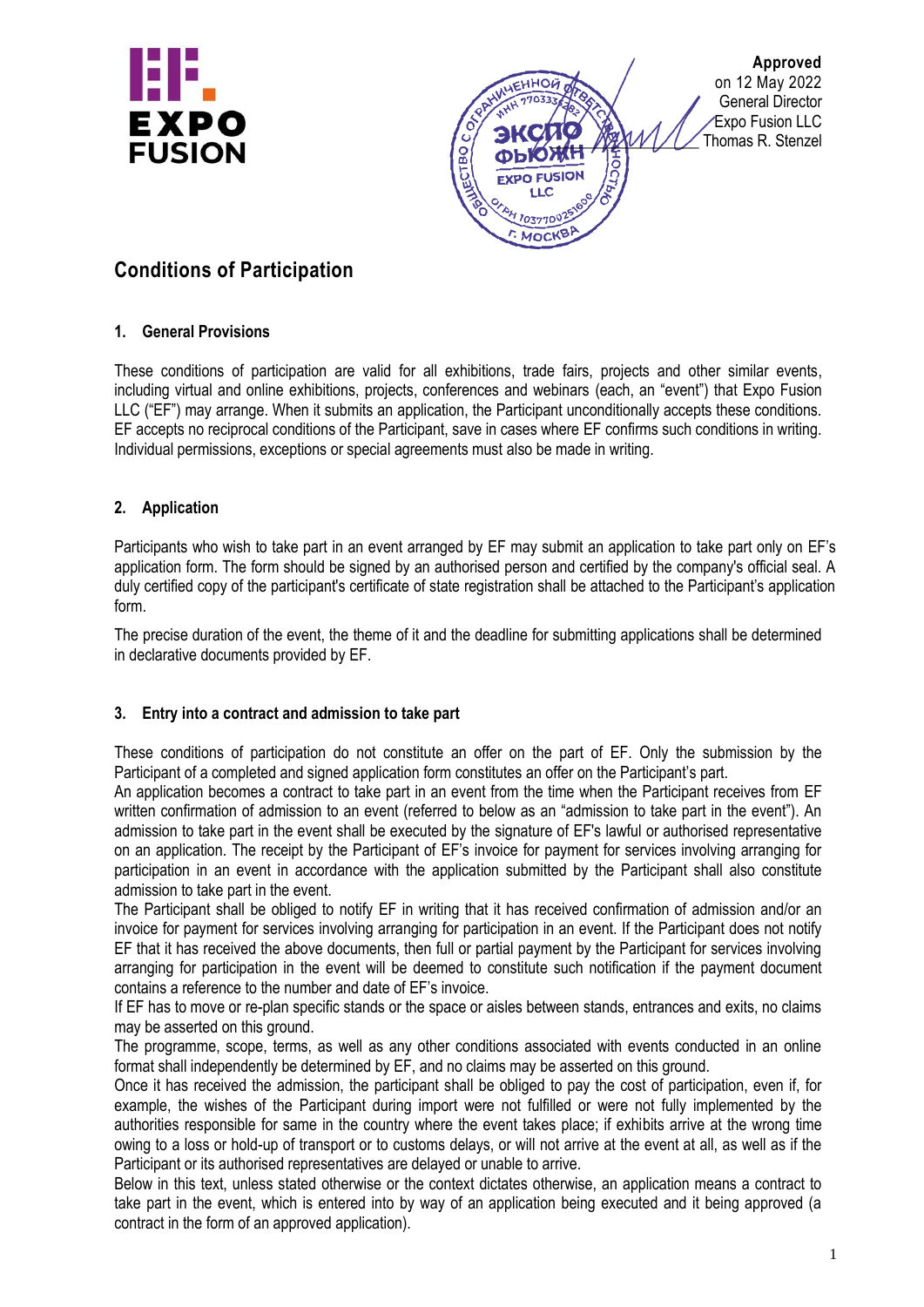The rules set out in these conditions of participation together with all attachments to the application to take part in an event and applications for additional services shall constitute an integral part of the contract to take part in an event.

The material terms and conditions of the contract to take part in an event are:

- the sizes of an exhibition stand/area/space (in sq.m.), if such figure is present in the application form to take part in the event,
- the price and payment procedure.

EF shall have the right to refuse admission to take part in the event. This provision has effect including, without limitation, if:

- the products (work, services) to be presented by the Participant do not correspond to the classification of the event,
- the application is not executed in full or contains errors or the Participant does not acknowledge these conditions of participation,
- the Participant has breached the conditions of payment,
- the Participant, intending to mount its stand or space independently, has not provided the requisite detailed technical plans for the installation of stands (see clause 6),
- the Participant has not paid for all services at previous events or has breached the conditions of participation.

Legal claims for admission to participate in an event are excluded based on the principle of freedom of contract.

#### **4. Services provided by EF**

EF's services consist of arranging participation in an event and include:

– processing the Participant's application (registering the application in EF's base, and making a preliminary determination of the place and scope of the Participant's display),

- ensuring that an event takes place at the address stated in the corresponding application,
- carrying out the overall configuration of the site where the event is hosted,

– engaging, to take part in the event, other participants that specialise in the area of the subject matter of the event,

– advertising the event,

– preparing a catalogue of participants in the event (to be published in hard copy or electronic form at EF's discretion), to include information about the Participant and its display,

– creating the conditions for siting the Participant's display in accordance with the application,

– arranging for the tidying of general walkways in the venue of the event (the Participant should by itself clean the area it occupies or order additional cleaning of the stand/space, filling in the relevant form),

- arranging general security for the place where the event is held (open areas are not protected),
- ensuring fire safety during assembly and dismantling, as well as when the event is running,

– preparing certifications of participation for employees of participating companies (in accordance with the standards established for each event),

– ordering pass-cards for the Participant's representatives,

– ensuring the access of visitors to the place where the event is held throughout the official time of the event in line with age restrictions established for the event,

– arranging an exhibitors' (participants') evening reception if the event programme makes provision for such a reception,

– organising thematic professional conferences, zones and/or seminars if such conferences and/or webinars are stipulated by the programme for conducting the event,

– organising thematic professional virtual/online conferences and/or webinars on the Internet if such conferences and/or webinars are stipulated by the programme for conducting the event.

The registration fee / media fee and payment for creating the conditions for placing the Participant's display to be paid in accordance with the application shall in aggregate be payment for the services involving arranging participation in an event (except for the Technical and Additional Services referred to in, respectively, clauses 9 and 10 of the conditions of participation).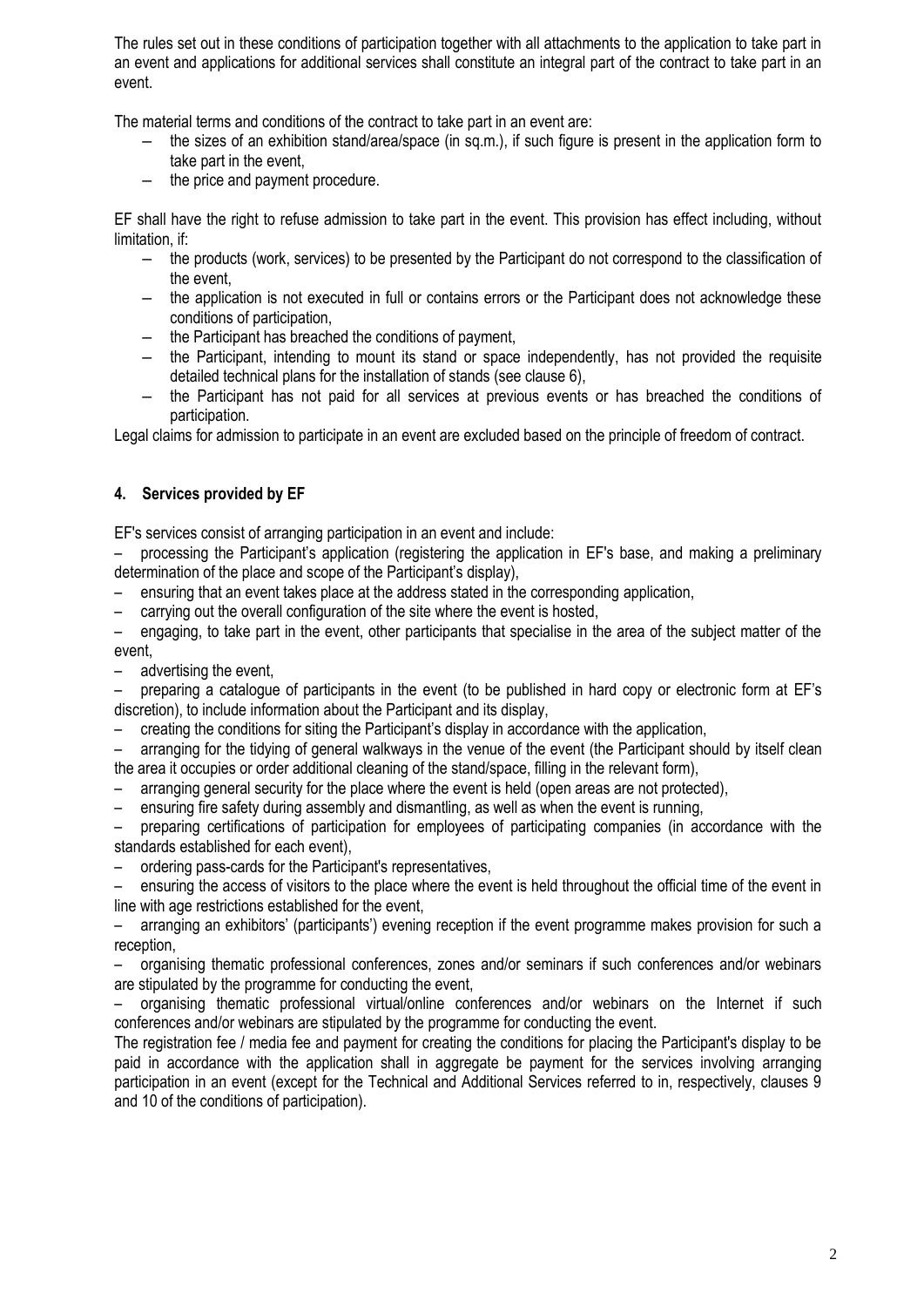#### **5. Areas/space**

EF shall create the conditions for the Participant's displays to be placed in an equipped area (an exhibition stand) or in an unequipped area/space, as the Participant may choose. The option chosen by the Participant and the size of the areas shall be indicated by the Participant in the application to take part in the event, where such figure is present in the application form for participation in the event.

EF will give a precise indication of the place where the area/stand/space for the location of the Participant's display will be located only after the Participant has been admitted to the event (has entered into a contract in accordance with clause 3 of these conditions of participation). For reasons beyond the control of EF (for example, an order of the owner of the place where the event is to be held), a change may be made of the place where the area/stand/space is to be located. EF shall not bear any liability for such a reallocation.

#### **6. Installation of a stand/ the equipping of a space by a Participant**

If under the application to take part in an event and its attachments, a Participant is to use its own efforts to assemble the stand/equip the space, then such assembly shall be permitted only after the Participant has paid in full for the services stated in the application.

At the same time, the Participant shall, no later than when the assembly starts, provide EF with a detailed plan as well as the technical parameters of its stand/space. EF reserves the right to prohibit the independent assembly of a stand/equipping of a space if plans are not submitted on a timely basis or do not conform to technical requirements.

In the event of such a prohibition, the Participant has the right to submit to EF before the general assembly work for the event (and must pay within the same timeframe for) an application to assemble standard base equipment. The non-performance by the Participant of these conditions (the non-submission of or non-payment for an application for assembly) shall be treated as its withdrawal from the contract and the contract shall cease to have effect. At the same time, the registration fee / media fee, as well as funds paid at the time of withdrawal from the contract for other services actually provided, shall not be returned to the Participant; moreover, the Participant shall reimburse EF's expenses incurred to the extent that these exceed the registration fee / media fee.

If the Participant, or its lawful or authorised representative carrying out the assembly of a stand or equipping of space under an application and its attachments, has not appeared at the area/stand/space prepared for it by 12.00pm on the last day of assembly work for the event, EF shall have the right at its own discretion to reallocate the area in question. In this case, the funds paid by the Participant shall not be returned and there shall be no claims on the part of the Participant for its losses to be reimbursed.

#### **7. Access to an exhibition stand/space**

The Participant's access to the exhibition stand/space is possible only during the official hours of assembly and removal work, as well as while the event is in operation.

Outside these hours, access is possible only with EF's prior consent and provided that additional payment is made for such access. To obtain EF's permission, the Participant shall submit an application in writing.

#### **8. Displays**

Items that are flammable, have a pungent odour or are otherwise dangerous, as well as items whose demonstration is associated with loud noise, shall be exhibited only after prior consent has been obtained from the owner of the exhibition venue.

The Participant must at its own initiative present a state certificate of quality or must confirm by another method the safety of its displays. If the Participant is in breach of the requirements for displays, EF shall be exempt from any liability associated with this.

While an event is being staged, the removal of displays from the event venue is prohibited without EF's written permission.

#### **9. Technical services**

All necessary additional technical services, such as procuring a supply of electricity or water for the Participant's stand/space, or procuring a suspension from the ceiling structure of the event venue, etc., shall be ordered solely from EF by way of completing a special form in which the prices are stated.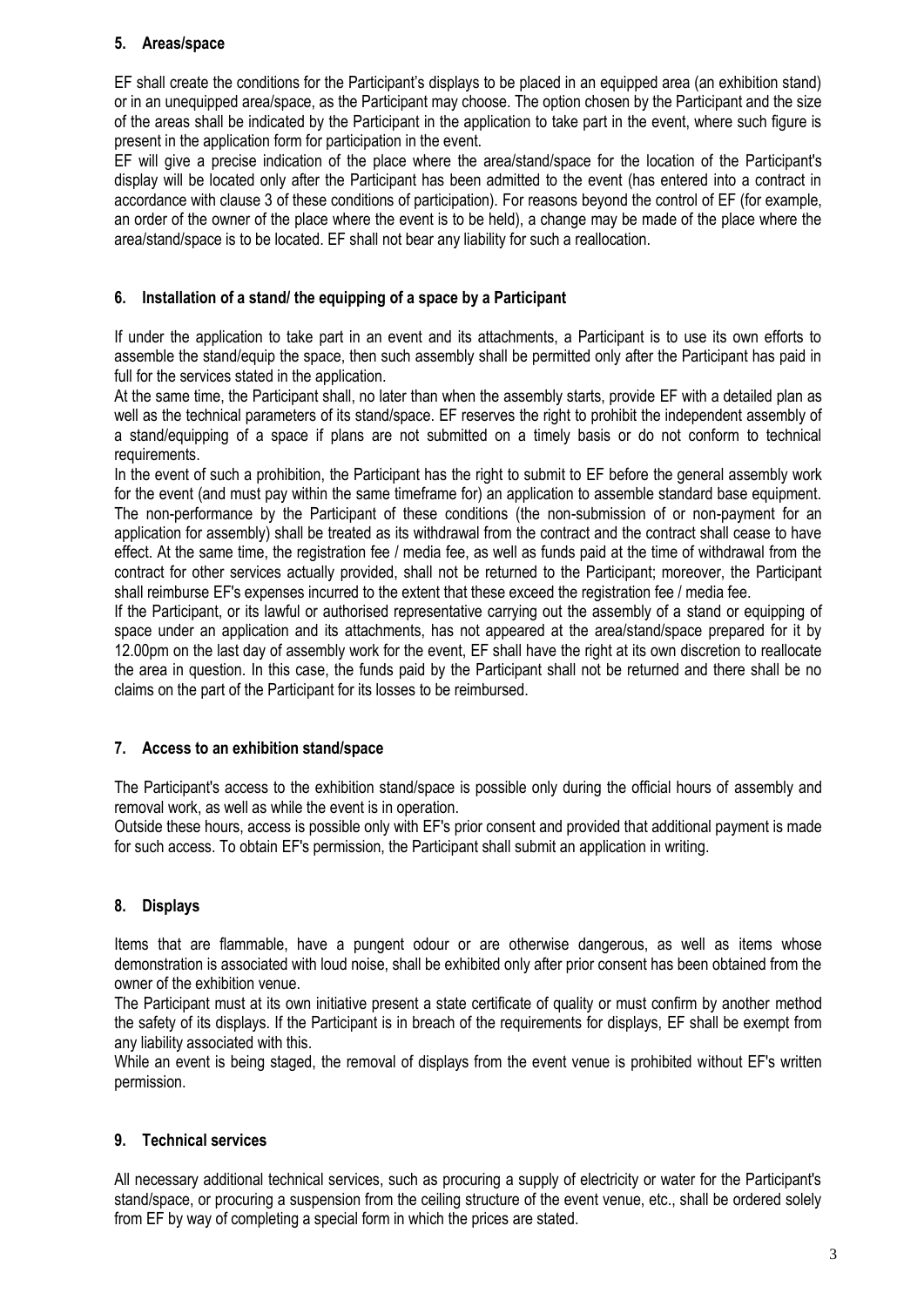It is strictly prohibited for the Participant to procure the above services by itself for its stand/space, and this will constitute a ground for the termination of the contract or for unilateral repudiation of the contract on the part of EF. **The Participant shall be obliged to acquaint itself with the technical guidelines ("Service") for participation in the event and ensure that it complies.** 

If the above conditions are not complied with, the Participant shall be liable to EF for all losses arising as a result of this.

#### **10. Additional services**

The Participant can order additional services from EF (leasing furniture, technical equipment, etc., for its stand / space, participating in thematic professional conferences, zones and/or seminars, in virtual/online conferences and/or webinars on the Internet, advertising at such events, as well as additional participants' certificates for an event for employees, and passes for cars, etc.). These services shall be ordered by way of the Participant filling in the corresponding forms and shall be paid for additionally no later than the deadlines stated in the above forms.

#### **11. Registration fee / media fee**

The Participant shall pay the registration fee / media fee in the amount stated in the application. These fees constitute part of the payment for EF's services in relation to holding the event, in particular payment for EF's services in relation to processing the application (registering the application in EF's base, and making a preliminary determination of the place and scope of the Participant's display), as well as payment for other services stated in the application and these conditions of participation. At the same time, the effect of the contract (application) and these conditions of participation shall extend to the relationship of the parties that arose before entry into the contract in relation to the processing of the application. The fact of entry into the contract establishes that the services in relation to processing the application have been provided in full and are included in the cost of the services under the contract to take part in the event. Once the registration fee has been paid, it shall not be refundable under any circumstances.

#### **12. Conditions of payment**

The Participant shall pay for all services provided by EF, and the sale of such services shall be subject to value added tax.

Unless indicated otherwise in the application, all prices are stated in Russian roubles exclusive of VAT.

Payment for services involving arranging for participation in the event shall be made within the timeframes stated in the application and the invoice for payment.

Settlements shall be made in non-cash form by way of a transfer of funds to EF's settlement account using bank cards or cash funds (within the boundaries established by legislation).

Bank fees including fees of any third party banks connected with the carrying out of payments shall be paid by the Participant. Payments shall be deemed to have been made after the funds have reached EF's settlement account. If payment is not made on time, the contract shall cease to have effect unless the parties agree otherwise.

Interest under a monetary obligation in accordance with article 317.1 of the Russian Civil Code cannot be accrued and paid on funds to be transferred as payment / a prepayment in the context of participation in an event.

If a third party makes payment for the Participant, then such payment shall be treated as valid (is accepted as payment for the Participant) only when the following conditions are met at the same time:

a) if the payment document states the name of the Participant, name of the event, and the number and date of the invoice being paid,

b) or if the relevant third party presents to EF a letter (signed by the CEO of and bearing the seal of the third-party company) with a request that the payment be accepted for the Participant and stating the date and number of the payment document, the amount of the payment, the name of the Participant, the name of the event, and the number and date of the invoice being paid.

At the same time, such payment shall be accepted as payment for the Participant starting from the time when EF receives funds to EF's settlement account provided that the corresponding letter has been received.

If any of the data listed above in sub-clauses 'a' or 'b' (as the case may be) is missing from the payment document or the letter, the payment shall not be accepted as payment for the Participant and EF's services shall be regarded as having not been paid for.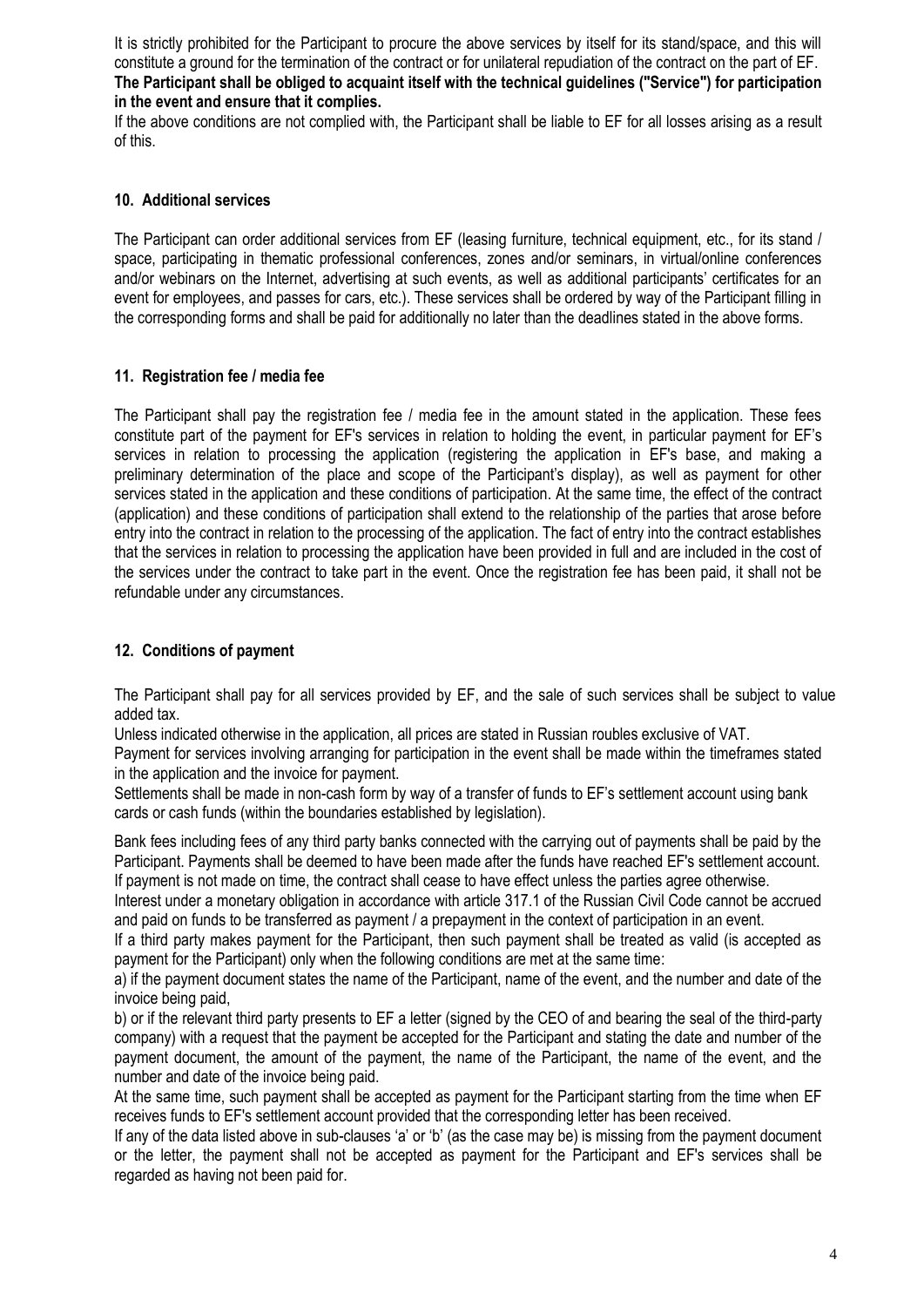#### **13. End of provision of services, invoices, and certificates. Electronic document flow**

EF's services involving arranging for participation in an event shall be regarded as having been provided from when the event ceases to operate for visitors. At the same time, EF's services shall be regarded as having been provided irrespective of whether the Participant (its representative) were present at the event.

No later than the last day on which the event operates for visitors, authorised persons on the part of EF and the Participant shall sign a certificate of the provision of services under the contract (a certificate of transfer and acceptance). The parties shall sign the certificate at the venue where the event is held or at EF's premises. Unless the certificate states otherwise, it confirms that all services under the contract have been provided. The powers of the person signing the certificates referred to in this article on the part of the Participant shall be confirmed by the corresponding power of attorney. If the Participant has not signed a certificate of the provision of services within 5 (five) business days from when operations at the event finish for visitors and has not supplied within the same timeframe well-grounded objections in writing, then the services shall be regarded as having been provided.

All notifications (communications, applications to take part in an event, contracts, certificates, invoices, etc.) sent in relation to participation in an event will also be considered properly sent if they are sent through legally significant electronic document exchange systems of trusted operators of the Russian Federal Tax Service.

## **14. Catalogue**

EF shall take a decision on whether to publish a catalogue for each specific event. The form of a catalogue (whether hard copy or electronic) and the method of distributing it shall be determined at EF's discretion.

If a catalogue is published for the event, the Participant must provide EF with forms, completed with text in typescript and signed, for information about the Participant to be entered into the event catalogue. If the forms are not submitted before the deadlines indicated in them or are submitted in violation of the requirements indicated in them, then EF shall be entitled to use the information specified in the Participant's application to enter information about the Participant into the catalogue.

The list of EF's services in relation to entering information into the catalogue is indicated on the information entry forms, where there is also a statement of which of these services are paid for additionally and in what amount.

The Participant shall have the right to place in the catalogue a logo, other additional information or an advertisement, having previously agreed this with EF by way of completing and submitting a separate form. Such data shall be entered into the catalogue for an additional payment. The participant shall not have any right to demand that additional information or an advertisement be included in the catalogue without completing and submitting a separate form and additional payment for these services.

When information containing errors is entered into the catalogue through EF's fault. EF shall be obliged to compensate the Participant for losses caused to it by such errors in a total amount not exceeding 3,500 Russian roubles, including VAT. The Participant shall not have any right to demand that the catalogue be reissued.

If the applicant provides documents in an incomplete volume, not completed in typescript, or containing errors, then EF shall not be liable for errors made as a result of this when the Participant was entered into the catalogue. In such a case, the errors shall be regarded as made through the Participant's fault and the Participant shall not have the right to claim reimbursement of losses from EF.

#### **15. Withdrawal from participation**

The Participant may withdraw from participation in an event only before it enters into the contract and receives the admission determined in accordance with clause 3 of these conditions. After entering into the contract, the Participant is not permitted to terminate it unilaterally other than on the grounds and under the procedure for which these conditions of participation provide.

After receiving admission to participate (signing the contract), the Participant shall, if it withdraws from participation in the event, be obliged to pay 100% of the cost of participating in the event.

If the Participant partially rejects the services stated in the contract (application to participate), the Participant shall reimburse to EF the expenses incurred in relation to performing the contract, constituting 50% of the cost of the services of which the Participant rejected provision.

The Participant's withdrawal from participation in the event or the Participant's partial rejection of the services stated in the contract (application to participate) shall come into force when EF receives a written statement.

In the event of the Participant's partial rejection of the services stated in the contract (application to participate), monetary funds shall be returned no later than 10 (ten) calendar days after the end of the event based on the Participant's written statement. At the same time, the registration fee / media fee shall not be refunded to the Participant and nor shall funds paid for services that had actually been provided as at the time of partial rejection. EF shall have a right to withdraw from the contract if insolvency proceedings are commenced with respect to the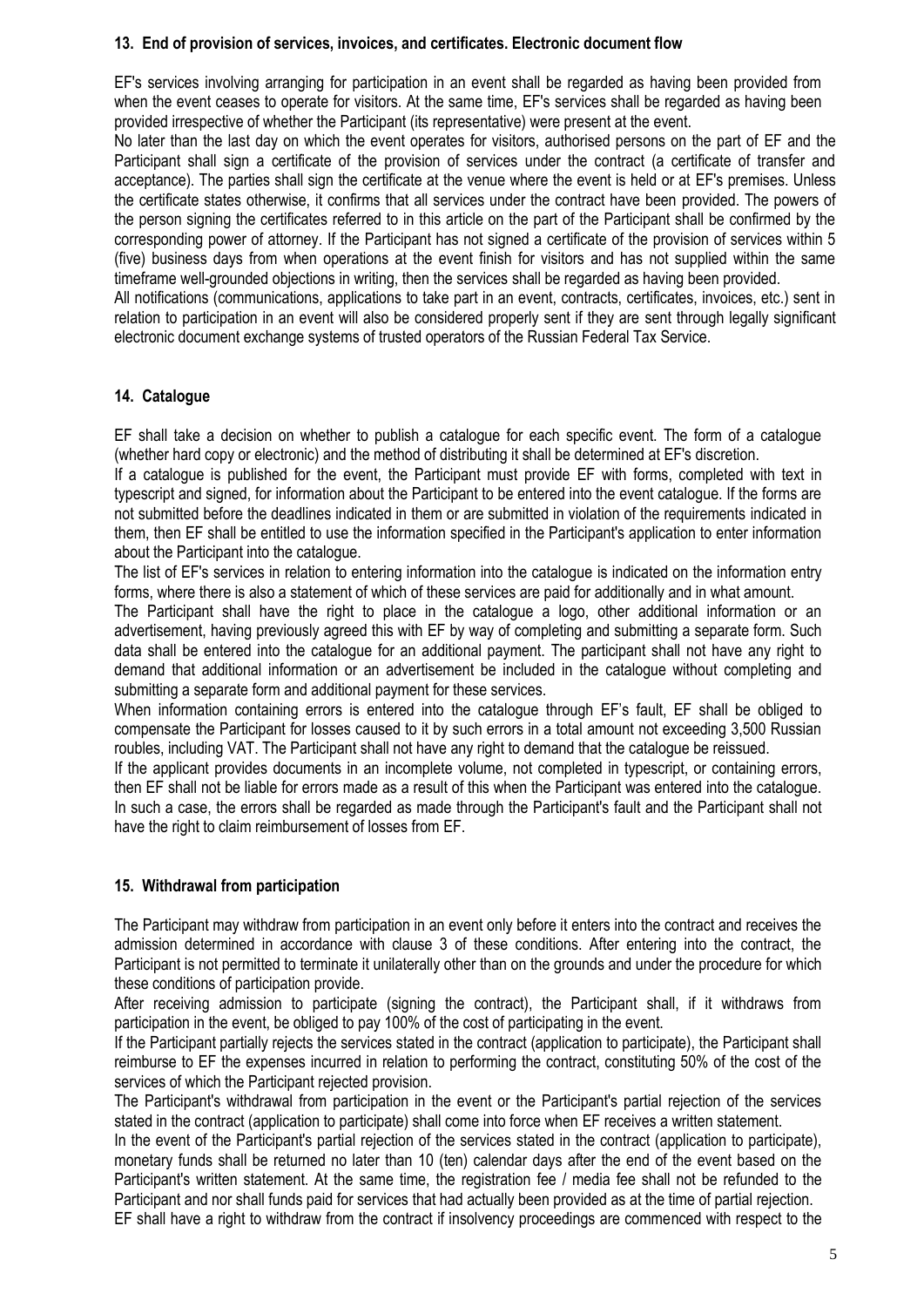Participant's property. The Participant is obliged to inform EF immediately of insolvency proceedings that have been commenced. In this event, all outstanding claims of EF shall be subject to payment under the procedure for which the legislation of the Russian Federation provides.

## **16. Exclusion from the list of an event's participants**

EF shall, after entering into a contract, have the right to exclude the Participant from the list of participants of the event (withdraw from the contract). This relates, in particular (but not only), to the following cases:

- if the Participant does not perform its obligations under the contract,
- if the Participant does not implement instructions from the directorate of the event.

Payments made by the Participant before this time for arranging its participation in the event shall not be returned.

## **17. Liability**

The Participant shall bear liability for its employees (helpers and assistants) and third parties engaged by it. It shall bear liability for any losses that are caused to third parties or to EF in connection with the Participant's participation in the event.

If there is a delay in payment (including payment for additional services), the Participant shall pay to EF a penalty for each day of the delay in the amount of 0.5% of the overdue amount to be paid. This condition shall not apply if, in accordance with these conditions of participation, the contract has ceased to have effect.

The Participant shall bear financial liability for the loss of or damage to EF's equipment with which the Participant's exhibition stand/space is equipped. Such financial liability shall be established in the following amounts:

- if the property is damaged - 100% of the value of the property;

- if the property is stolen, lost or goes missing - 300% of the value of the property.

If it breaches its obligations, EF shall compensate the Participant only for actual damage (i.e. expenses that the Participant incurred or will have to incur to restore the breached right, and loss of or damage to its property); lost profit shall not be reimbursed to the Participant. The amount of damage to be reimbursed may be limited in cases for which Russian legislation and these conditions of participation provide.

EF shall bear no liability for losses caused to the Participant by third parties (in particular, theft or damage) and the destruction of exhibits during the event, during the assembly and dismantling of stands / equipment of the space, as well as during transportation.

In any case, EF shall not be liable for breaches that occurred other than through EF's fault.

#### **18. Insurance**

EF recommends that the Participant take out additional insurance against potential damage and losses.

EF shall be notified immediately in writing of all losses associated with the holding of the event. Should EF deem it necessary, damage shall be reported to law enforcement agencies.

EF bears no liability for all occurrences of events that have been insured against, save in cases stipulated by legislation.

#### **19. Co-exhibitor**

EF provides services involving arranging participation in an event only to a Participant that has concluded a contract to this effect with EF. However, with EF's prior written consent (permission), the Participant shall be entitled to engage a co-exhibitor to participate in the event.

EF shall issue such (consent) permission only if the co-exhibitor fills out an application in writing, acknowledges the conditions of participation, and pays the registration fee.

The co-exhibitor shall also be included in the catalogue, if one is published.

The participant and co-exhibitor shall bear joint and several liability.